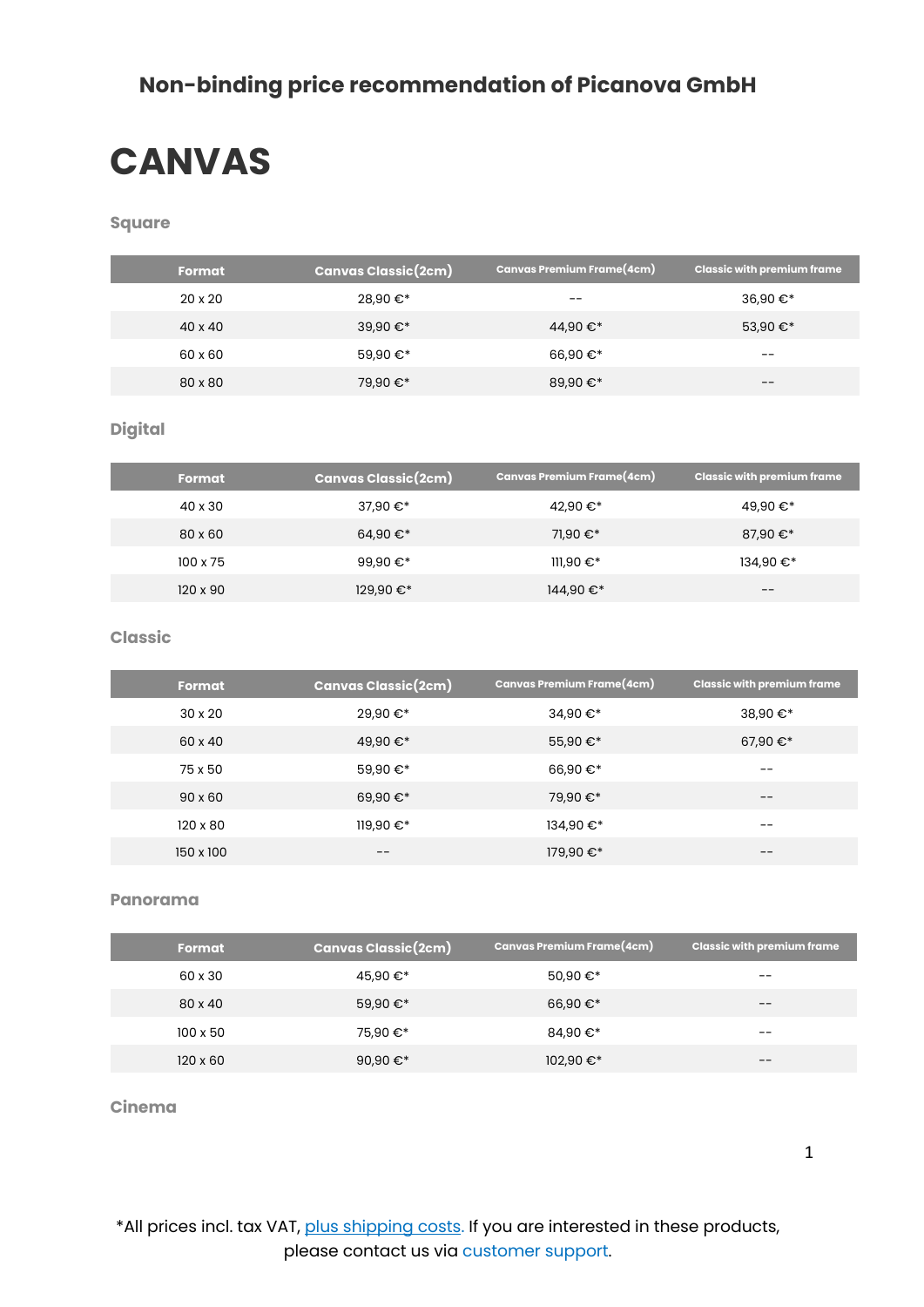| Format   | Canvas Classic(2cm) | Canvas Premium Frame(4cm) | Classic with premium frame |
|----------|---------------------|---------------------------|----------------------------|
| 160 x 90 | --                  | 169,90 €*                 | $- -$                      |

# **RETRO - CANVAS**

| Format   | <b>Price</b> |
|----------|--------------|
| 30 x 20  | 29,90€*      |
| 30 x 40  | 37,90€*      |
| 40 x 30  | 37,90€*      |
| 30 x 60  | 45,90€*      |
| 30 x 60  | 42,90€*      |
| 40 x 40  | 42,90€*      |
| 60 x 40  | 49,90€*      |
| 60 x 60  | 64,90€*      |
| 60 x 80  | 99,90€*      |
| 40 x 120 | 99,00€*      |
| 60 x 120 | 159,90€*     |
| 60 x 180 | 199,90€*     |

# **ACRYLGLAS**

**Square**

| <b>Format</b>  | <b>Acrylic glass</b> | <b>Acrylic Premium</b> |
|----------------|----------------------|------------------------|
| $20 \times 20$ | 29,90€*              | 39,90€*                |
| $30 \times 30$ | 35,90€*              | 45,90€*                |
| 40 x 40        | 59,90€*              | 69,90€*                |
| 60 x 60        | 89,90€*              | 104,90 €*              |

**Digital**

| Format         | <b>Acrylic glass</b> | <b>Acrylic Premium</b> |
|----------------|----------------------|------------------------|
| $20 \times 15$ | 26,90 €*             | 36,90 €*               |
| 40 x 30        | 54,90€*              | 64,90€*                |
| 80 x 60        | 119,90 €*            | 134,90 €*              |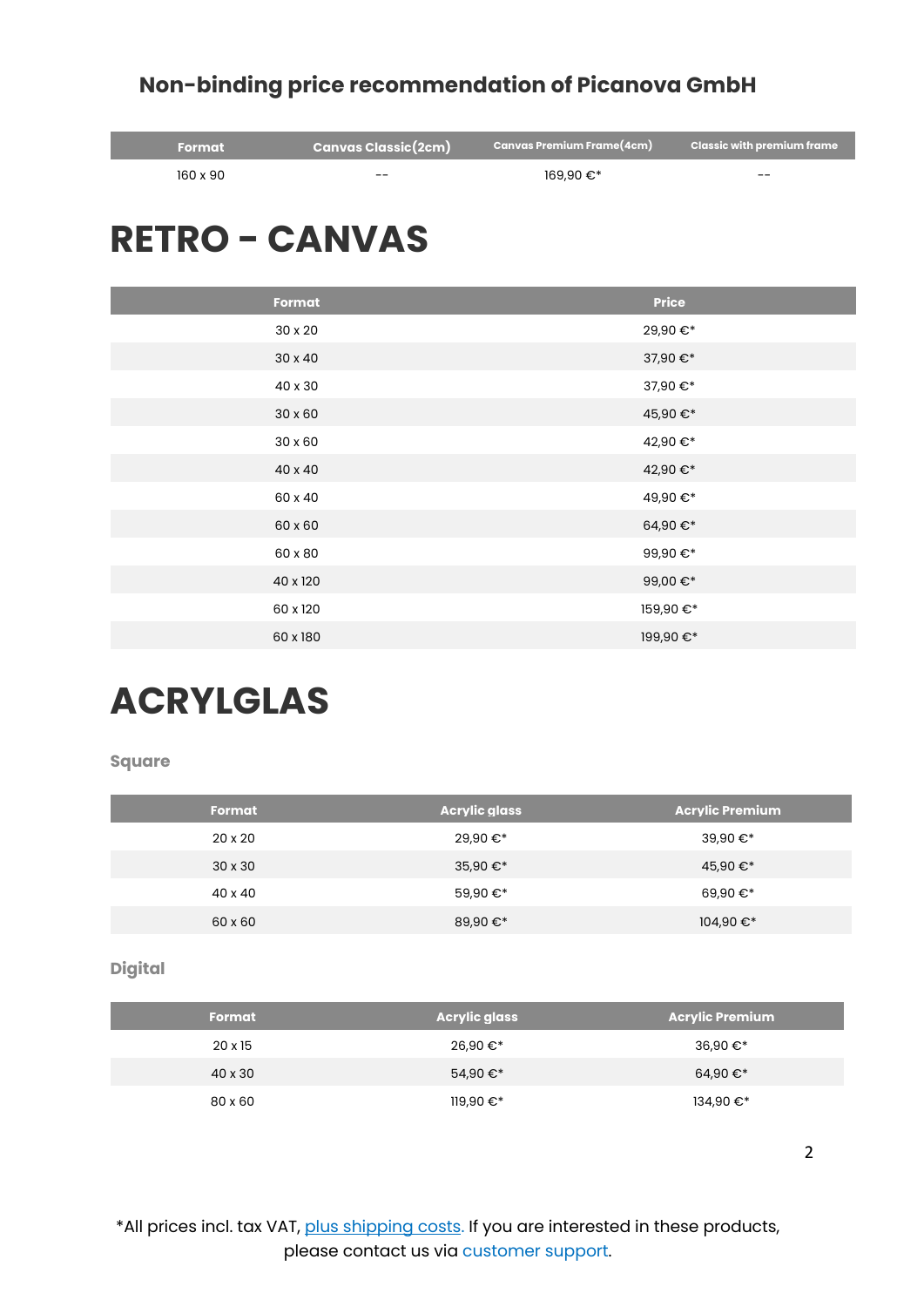| $100 \times 75$<br>the control of the control of the control of the control of the control of the control of the control of the control of the control of the control of the control of the control of the control of the control of the control | 209,90€* | 234,90 €* |
|--------------------------------------------------------------------------------------------------------------------------------------------------------------------------------------------------------------------------------------------------|----------|-----------|
|                                                                                                                                                                                                                                                  |          |           |

**Classic**

| <b>Format</b>   | <b>Acrylic glass</b> | <b>Acrylic Premium</b> |
|-----------------|----------------------|------------------------|
| $15 \times 10$  | 23,90 €*             | 34,90€*                |
| $30 \times 20$  | 32,90€*              | 42,90 €*               |
| 60 x 40         | 75,90€*              | 85,90€*                |
| 75 x 50         | 99,90€*              | 114,90 €*              |
| $90 \times 60$  | 149,90€*             | 164,90 €*              |
| $120 \times 80$ | 259,90€*             | 284,90€*               |

#### **Panorama**

| <b>Format</b>   | <b>Acrylic glass</b> | <b>Acrylic Premium</b> |
|-----------------|----------------------|------------------------|
| 60 x 30         | 62,90€*              | 72,90€*                |
| 80 x 40         | 109,90€*             | 119,90 €*              |
| 60 x 20         | 54,90€*              | 64,90€*                |
| 80 x 20         | 59,90€*              | 69,90€*                |
| $100 \times 50$ | 129,90 €*            | 144,90 €*              |
| $120 \times 60$ | 189,90€*             | 214,90 €*              |

# **ALU-DIBOND**

**Square**

| Format         | <b>Price</b> |
|----------------|--------------|
| $20 \times 20$ | 35,90€*      |
| $30 \times 30$ | 45,00 €*     |
| 40 x 40        | 54,90€*      |
| 60 x 60        | 115,90 €*    |
| 80 x 80        | 149,90€*     |
| 100 x 100      | 249,90€*     |

### **Digital**

| Format | <b>Price</b> |
|--------|--------------|
|        |              |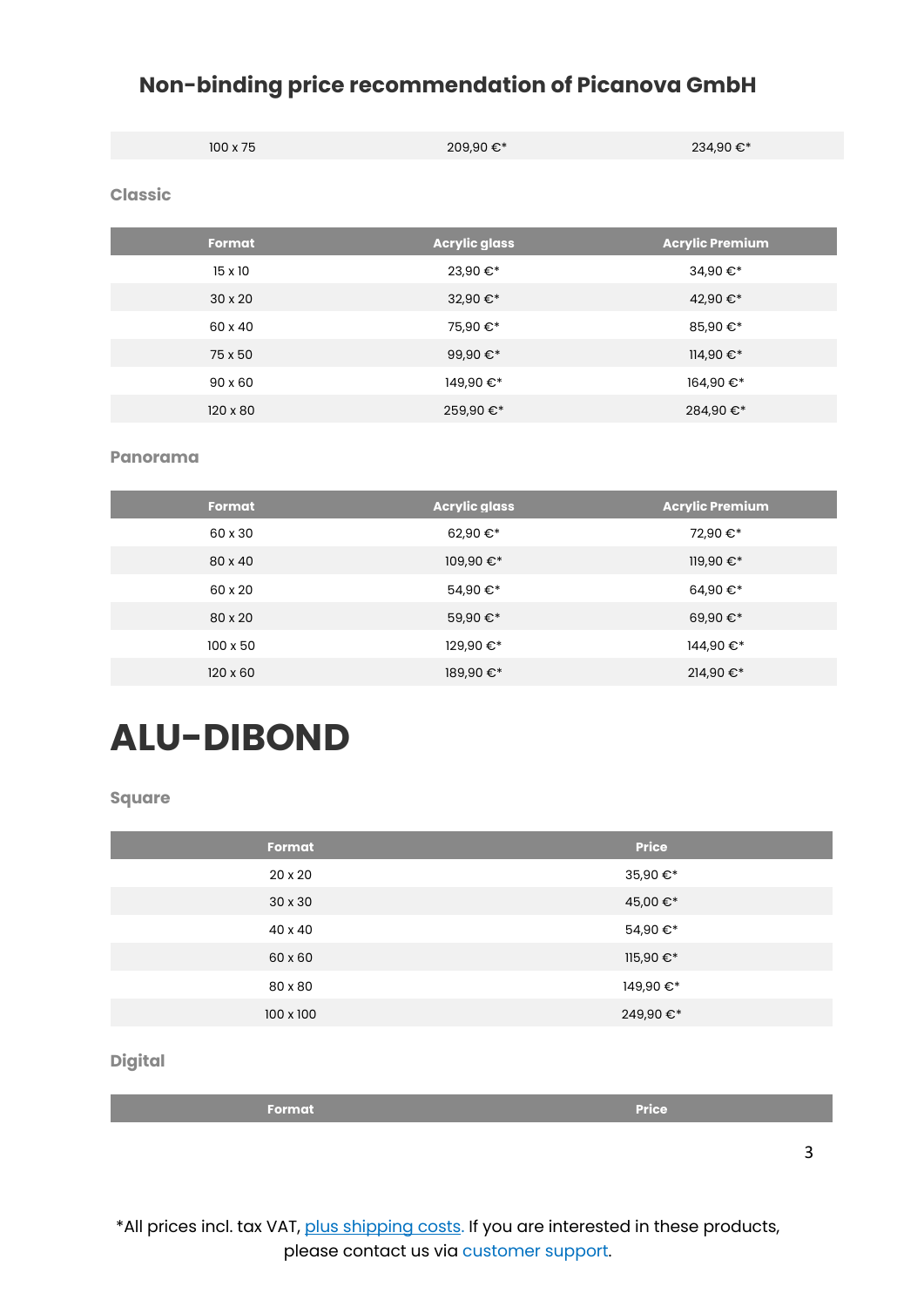| $20 \times 15$  | 29,90 €*  |
|-----------------|-----------|
| 40 x 30         | 57,90€*   |
| 80 x 60         | 125,90 €* |
| $100 \times 75$ | 199,90€*  |
| $120 \times 90$ | 249,90€*  |

#### **Classic**

| Format         | <b>Price</b> |
|----------------|--------------|
| 15 x 10        | 22,90€*      |
| 30 x 20        | 39,90€*      |
| 60 x 40        | 88,90€*      |
| 75 x 50        | 118,90€*     |
| $90 \times 60$ | 139,90€*     |
| 120 x 80       | 229,90€*     |
| 150 x 100      | 485,9€*      |

#### **Panorama**

| Format   | <b>Price</b> |
|----------|--------------|
| 60 x 20  | 57,90€*      |
| 60 x 30  | 64,90€*      |
| 80 x 20  | 59,90€*      |
| 80 x 40  | 101,90 €*    |
| 90 x 30  | 119,90€*     |
| 100 x 50 | 129,90€*     |
| 120 x 30 | 155,90€*     |
| 120 x 40 | 124,90€*     |
| 120 x 60 | 179,90€*     |

### **Cinema**

| Format         | <b>Price</b> |
|----------------|--------------|
| $90 \times 50$ | 109,90 €*    |
| 160 x 90       | 464,90 €*    |

# **PASSEPARTOUT PHOTO**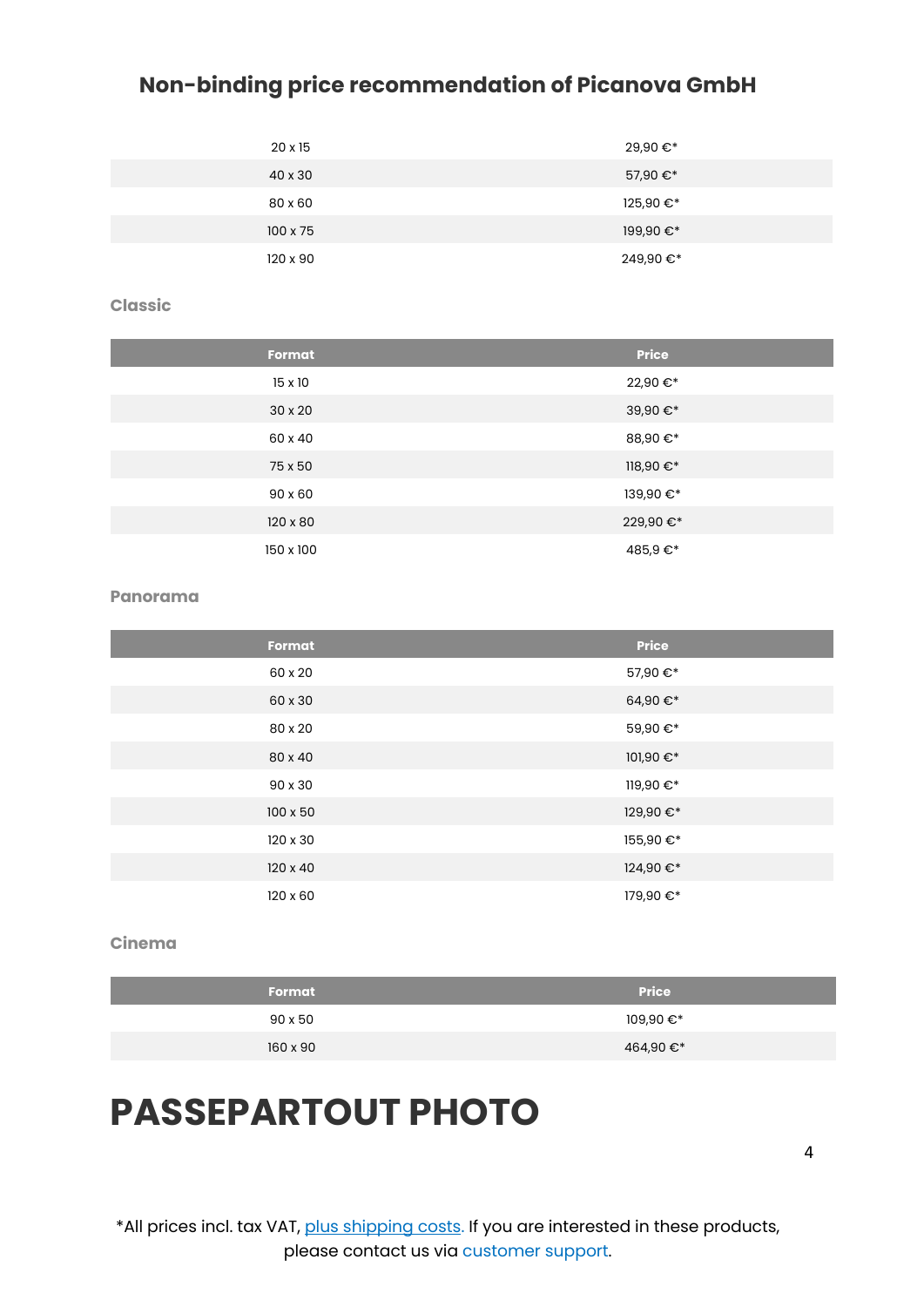| <b>Format</b>  | <b>Price</b> |
|----------------|--------------|
| $20 \times 20$ | 39,90 €*     |
| $30 \times 20$ | 45,90€*      |
| 40 x 30        | 59,90€*      |
| 40 x 40        | 69,90€*      |
| 60 x 40        | 79,90€*      |
| 80 x 60        | 119,90€*     |

# **PHOTO IN FRAME**

| <b>Format</b>  | <b>Price</b> |
|----------------|--------------|
| $20 \times 20$ | 34,90€*      |
| $30 \times 20$ | 39,90€*      |
| 40 x 30        | 49,90€*      |
| 40 x 40        | 62,90€*      |
| 60 x 40        | 74,90€*      |
| 80 x 60        | 109,90€*     |

# **PHOTO ON WOOD**

| Format  | <b>Price</b> |
|---------|--------------|
| 20 x 20 | 22,90€*      |
| 30 x 20 | 30,90€*      |
| 30 x 30 | 39,90€*      |
| 40 x 30 | 42,90€*      |
| 40 x 40 | 54,90€*      |
| 60 x 40 | 65,90€*      |
| 60 x 60 | 74,90€*      |
| 80 x 40 | 65,90€*      |
| 75 x 50 | 79,90€*      |
| 80 x 60 | 89,90€*      |

# **GALLERY PRINT**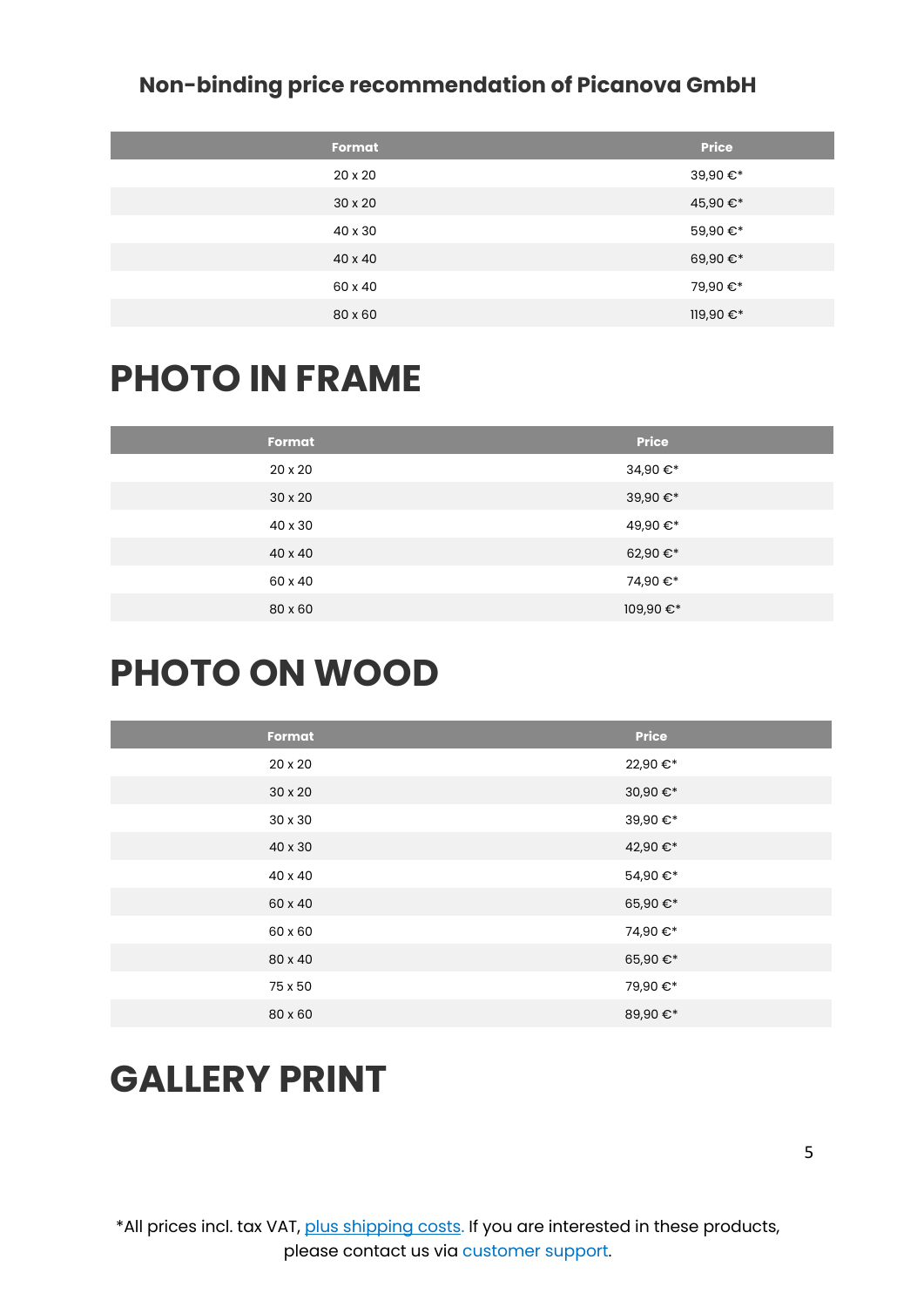### **Square**

| <b>Format</b>  | <b>Price</b> |
|----------------|--------------|
| $20 \times 20$ | 49,90€*      |
| 30 x 30        | 69,90€*      |
| 40 x 40        | 100,90 €*    |
| 60 x 60        | 187,90€*     |
| 80 x 80        | 230,90 €*    |
| 100 x 100      | 310,90 €*    |

## **Digital**

| <b>Format</b>   | <b>Price</b> |
|-----------------|--------------|
| 20 x 15         | 44,90€*      |
| 40 x 30         | 79,90 €*     |
| 80 x 60         | 165,90 €*    |
| $100 \times 75$ | 227,90€*     |
| 120 x 90        | 318,90€*     |

### **Classic**

| Format    | <b>Price</b> |
|-----------|--------------|
| 15 x 10   | 38,90€*      |
| 30 x 20   | 51,90 €*     |
| 60 x 40   | 112,90€*     |
| 75 x 50   | 149,90€*     |
| 90 x 60   | 195,90€*     |
| 120 x 80  | 389,90€*     |
| 150 x 100 | 614,90€*     |

#### **Panorama**

| Format  | <b>Price</b> |
|---------|--------------|
| 60 x 20 | 79,90 €*     |
| 60 x 30 | 109,90€*     |
| 80 x 20 | 100,90 €*    |
| 80 x 40 | 215,90€*     |
| 90 x 30 | 125,90€*     |

6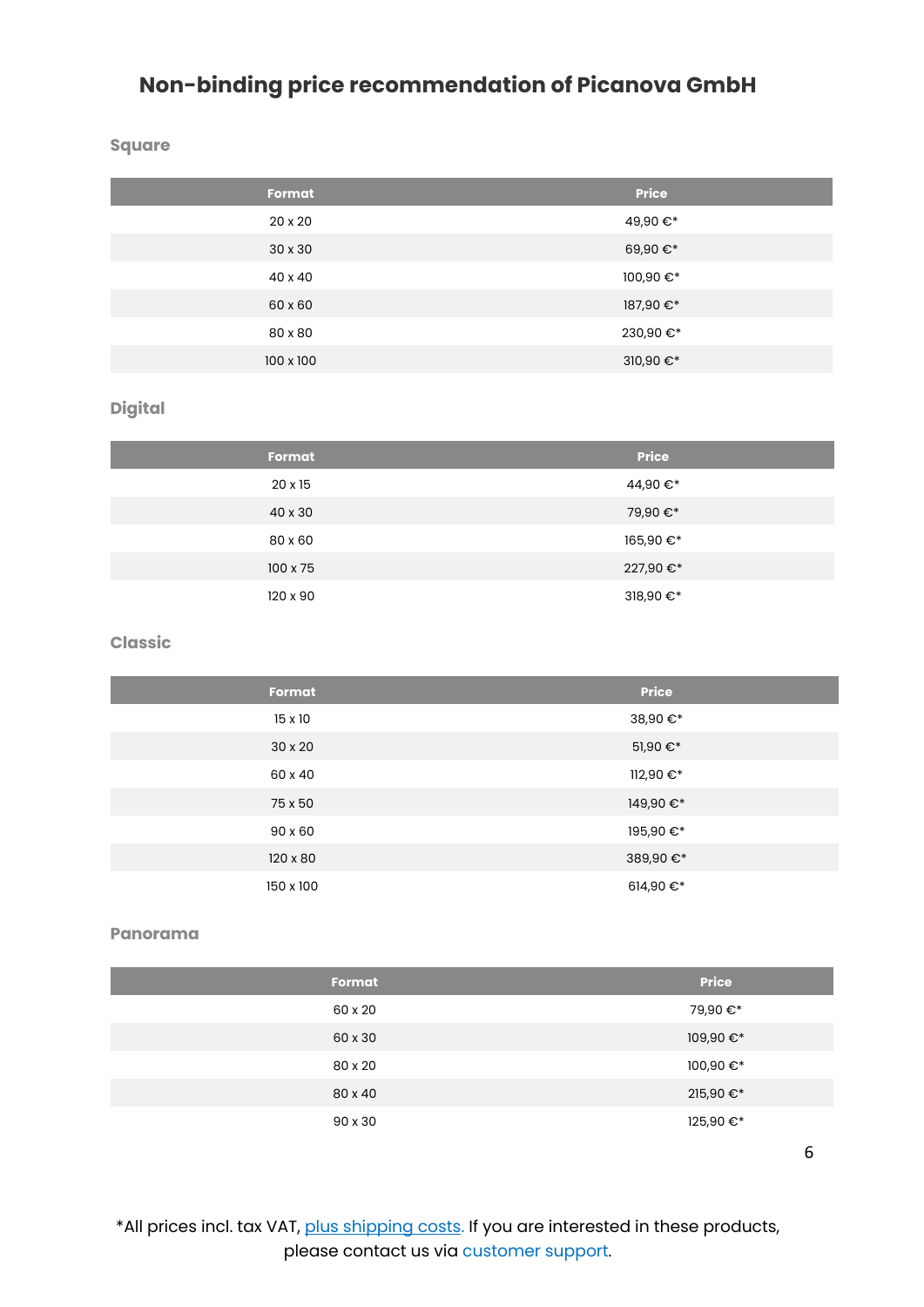| $100 \times 50$ | 205,90 €* |
|-----------------|-----------|
| $120 \times 30$ | 159,90€*  |
| $120 \times 40$ | 215,90 €* |
| $120 \times 60$ | 389,90 €* |

#### **Cinema**

| Format         | <b>Price</b> |
|----------------|--------------|
| $90 \times 50$ | 200,90 €*    |
| 160 x 90       | 589,90€*     |

# **PHOTOBOARD**

**Square**

| Format         | <b>Price</b> |
|----------------|--------------|
| $20 \times 20$ | 21,90 €*     |
| 30 x 30        | 26,90 €*     |
| 40 x 40        | 32,90 €*     |
| 60 x 60        | 54,00 €*     |

### **Digital**

| Format          | <b>Price</b> |
|-----------------|--------------|
| 40 x 30         | 30,90 €*     |
| 80 x 60         | 72,90 €*     |
| $100 \times 75$ | 95,90€*      |

## **Classic**

| <b>Format</b>  | <b>Price</b> |
|----------------|--------------|
| $30 \times 20$ | 23,90€*      |
| 60 x 40        | 46,90€*      |
| 75 x 50        | 47,90 €*     |
| 80 x 20        | 47,90 €*     |
| 80 x 40        | 40,90 €*     |
| $90 \times 60$ | 89,90€*      |
|                |              |

7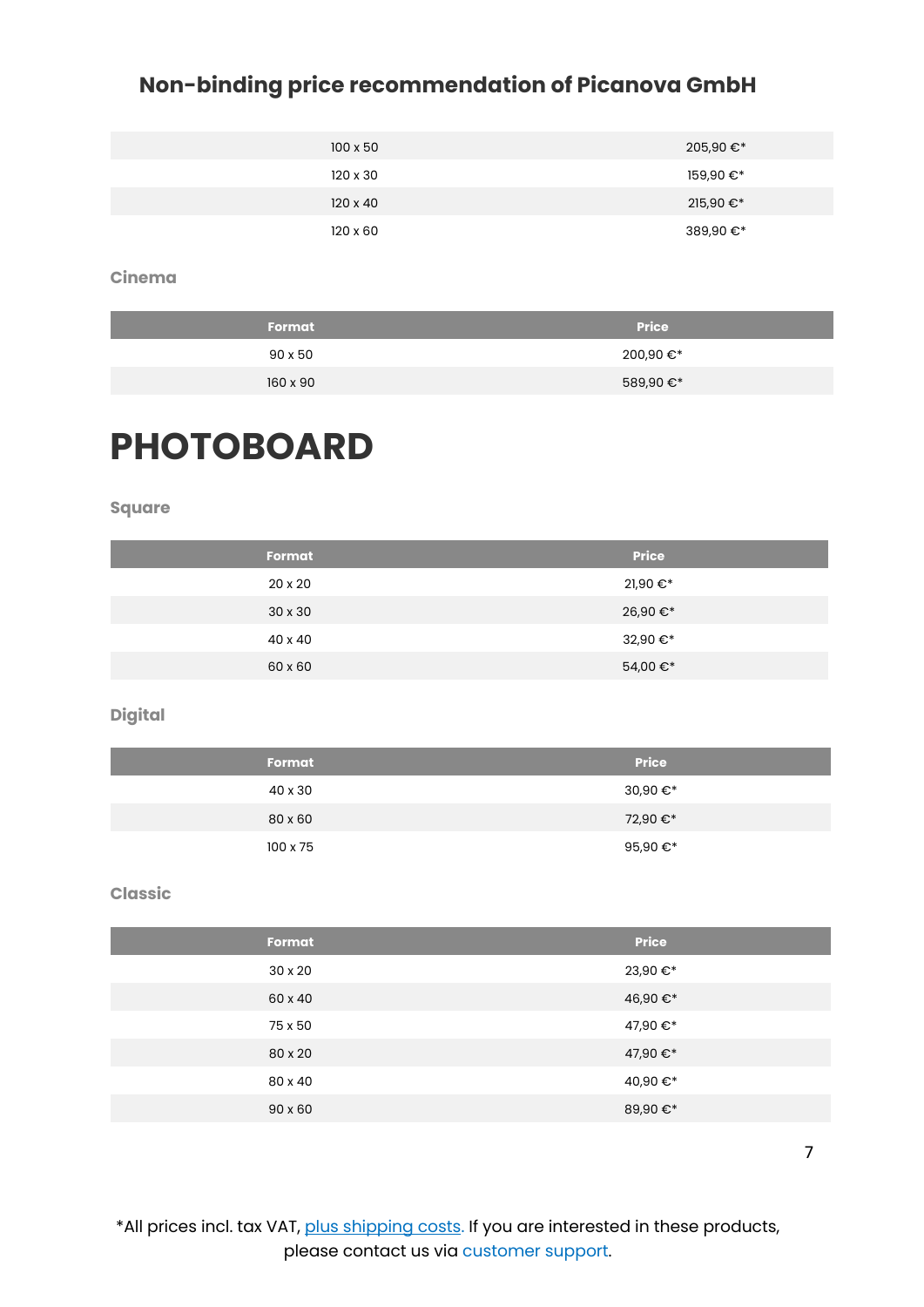120 x 80 119,90 €\*

#### **Panorama**

| Format          | <b>Price</b> |
|-----------------|--------------|
| 60 x 20         | 30,90 €*     |
| 60 x 30         | 35,90€*      |
| $100 \times 50$ | 75,90 €*     |
| $120 \times 60$ | 93,90€*      |

# **POSTER**

| Format   | <b>Price</b> |
|----------|--------------|
| 30 x 20  | 10,90€*      |
| 30 x 30  | 12,90 €*     |
| 40 x 30  | 15,90€*      |
| 60 x 20  | 17,90€*      |
| 60 x 30  | 17,90€*      |
| 60 x 40  | 19,90€*      |
| 50 x 50  | 19,90€*      |
| 90 x 30  | 20,90€*      |
| 80 x 40  | 20,90€*      |
| 75 x 50  | 24,90€*      |
| 80 x 60  | 26,90€*      |
| 120 x 40 | 26,90€*      |
| 100 x 75 | 29,90€*      |
| 120 x 80 | 34,90€*      |

# **PHOTO ON HOME TEXTILES**

**Cuddly blanket**

| Format          | <b>Price</b> |
|-----------------|--------------|
| $100 \times 70$ | 99,00 €*     |
| 150 x 100       | 159,00 €*    |

8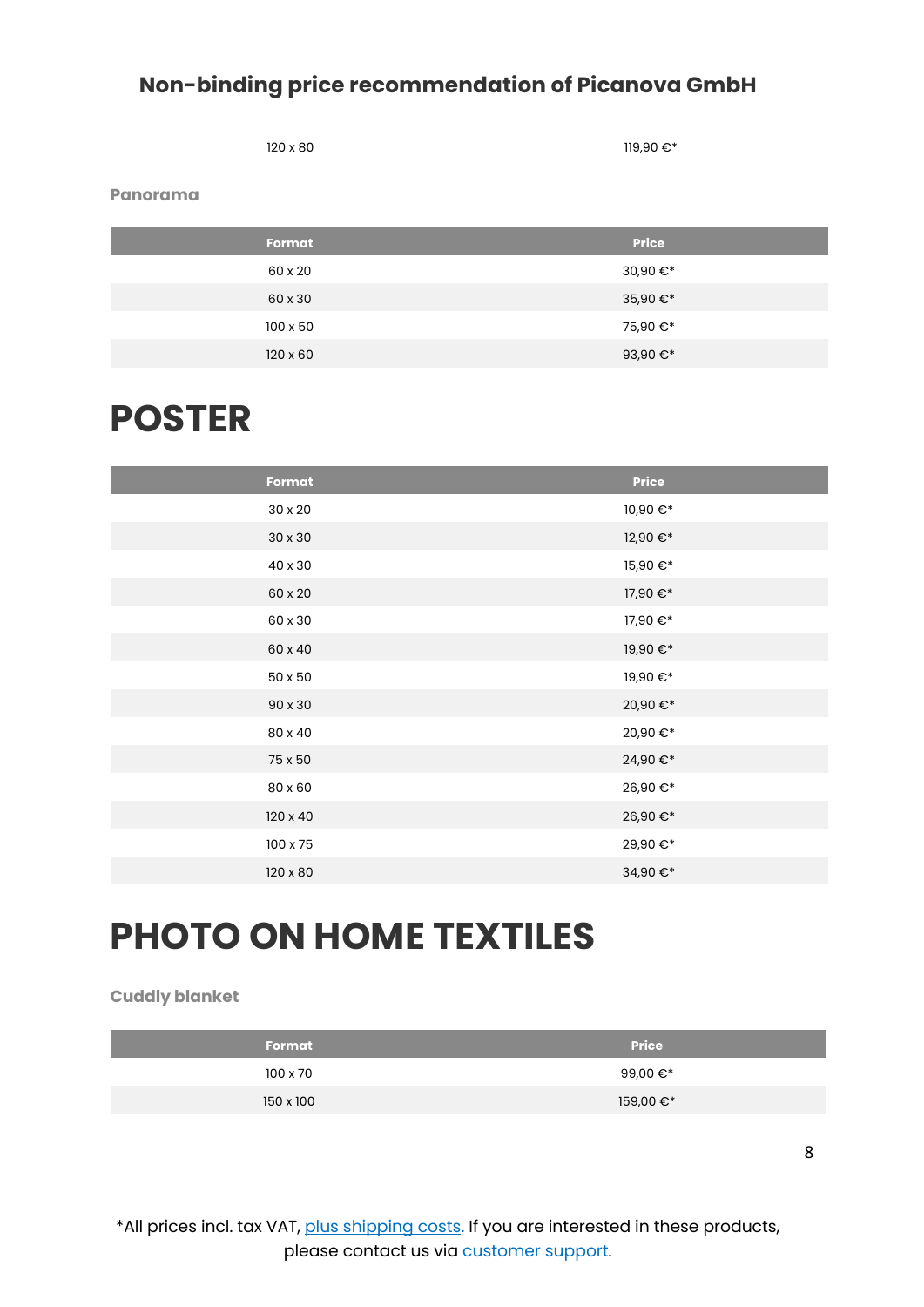|                           | 200 x 150     | 199,00€*     |  |
|---------------------------|---------------|--------------|--|
| <b>Cushion (standard)</b> |               |              |  |
|                           |               |              |  |
|                           | Format        | <b>Price</b> |  |
|                           | 40 x 40       | 39,90€*      |  |
| <b>Cushion (Premium)</b>  |               |              |  |
|                           | Format        | <b>Price</b> |  |
|                           | 30 x 30       | 39,90€*      |  |
|                           | 40 x 40       | 59,90€*      |  |
|                           | 60 x 60       | 99,90€*      |  |
| <b>Towel</b>              |               |              |  |
|                           | <b>Format</b> | <b>Price</b> |  |
|                           | 90 x 50       | 49,90€*      |  |
|                           | 140 x 90      | 69,90€*      |  |
|                           | 200 x 150     | 109,90€*     |  |
| <b>Carpet and doormat</b> |               |              |  |
|                           | Format        | <b>Price</b> |  |
|                           | 70 x 50       | 79,90€*      |  |
|                           | 140 x 90      | 149,90€*     |  |
| <b>Tapestry</b>           |               |              |  |
|                           | <b>Format</b> | <b>Price</b> |  |
|                           | 100 x 70      | 39,90€*      |  |
|                           | 150 x 100     | 79,90€*      |  |
|                           | 200 x 150     | 129,90€*     |  |
| <b>Fabric bag</b>         |               |              |  |
|                           |               |              |  |

| Format  | <b>Price</b> |
|---------|--------------|
| 40 x 40 | 59,90€*      |

9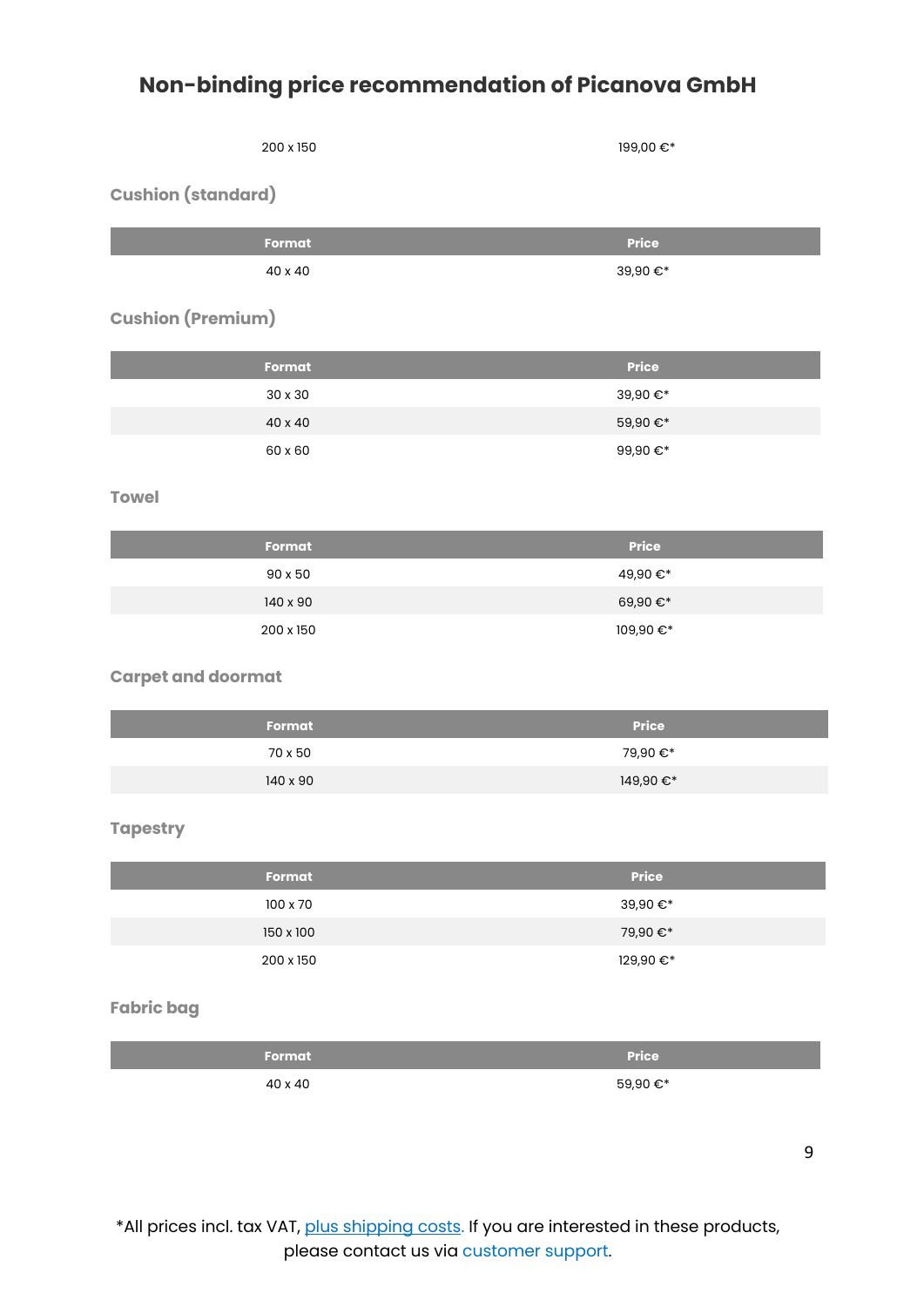**Sports towel**

| Format              | <b>Price</b> |
|---------------------|--------------|
| 140 x 70            | 54,00€*      |
| Design roller blind |              |
| Format              | <b>Price</b> |
| 60 x 130            | 99,90€*      |
| 60 x 180            | 119,90€*     |
| 80 x 130            | 109,90€*     |
| 80 x 180            | 169,90€*     |
| 100 x 130           | 129,90€*     |
| 100 x 180           | 209,90€*     |

# **PHOTO GIFTS**

## **Cup (standard)**

| Format                                     | <b>Price</b> |
|--------------------------------------------|--------------|
| Landscape format left (12 x 8,5cm)         | 19,90 €*     |
| Portrait left $(7.5 \times 8.5 \text{cm})$ | 19,90€*      |
| Panorama format (20 x 8,5cm)               | 25,90€*      |
| Landscape right (12 x 8,5cm)               | 19,90€*      |
| Portrait right (7,5 x 8,5cm)               | 19,90€*      |

## **Cup (Premium)**

| Format                           | <b>Price</b> |
|----------------------------------|--------------|
| Landscape format left (12 x 7cm) | 34,90 €*     |
| Portrait left (7 x 7cm)          | 34,90€*      |
| Panorama format (17.8 x 7cm)     | 44,90€*      |
| Landscape right (12 x 7cm)       | 34,90€*      |
| Portrait right (7 x 7cm)         | 34,90 €*     |

## **Magic Mug**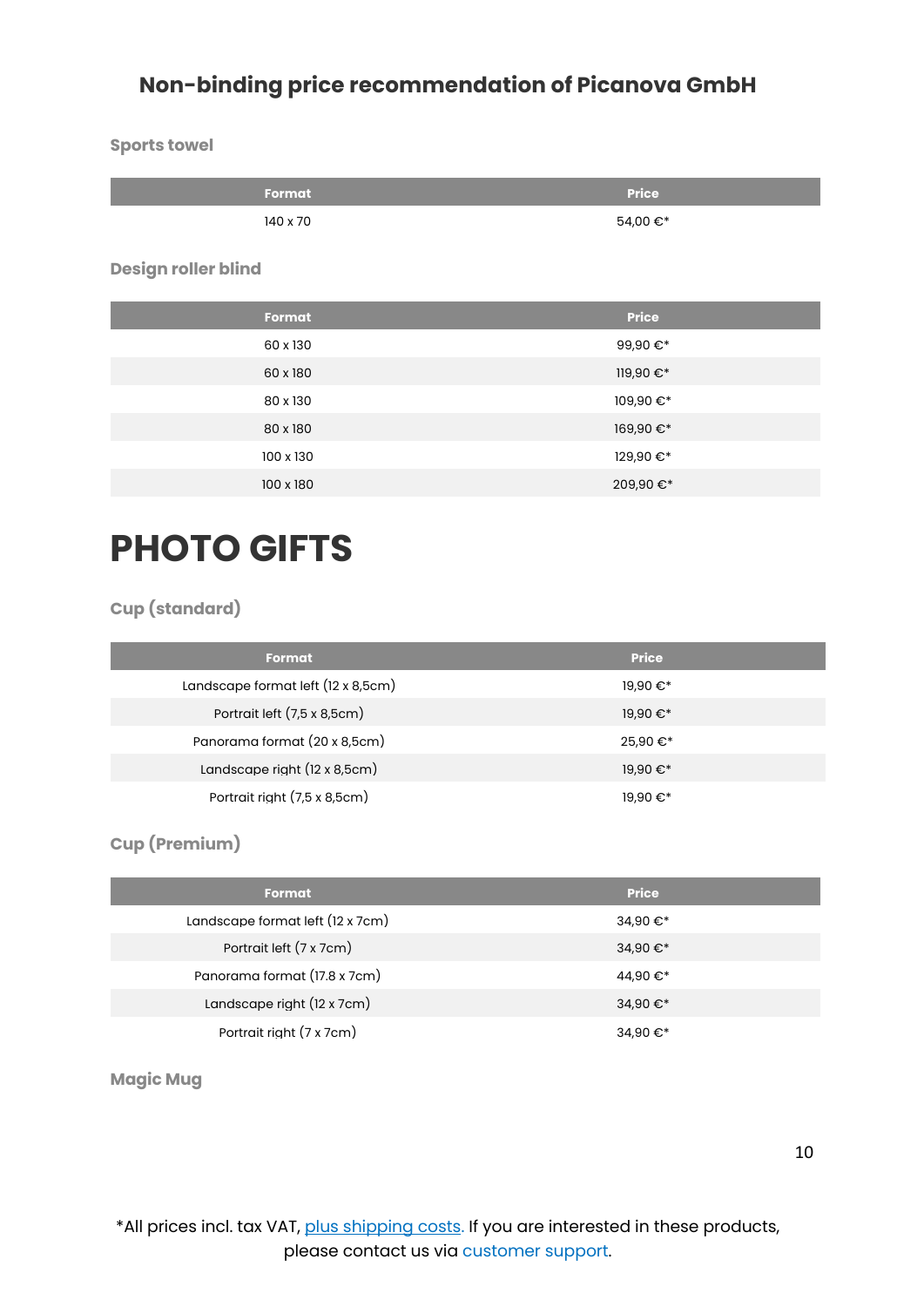| <b>Format</b>                              | <b>Price</b> |
|--------------------------------------------|--------------|
| Landscape format left (12 x 8,5cm)         | 29,90€*      |
| Portrait left $(7.5 \times 8.5 \text{cm})$ | 29,90€*      |
| Panorama format (20 x 8,5cm)               | 34,90 €*     |
| Landscape right (12 x 8,5cm)               | 29,90€*      |
| Portrait right (7,5 x 8,5cm)               | 29,90€*      |

## **Enamel mug**

| <b>Format</b>                                      | <b>Price</b> |
|----------------------------------------------------|--------------|
| Landscape format left $(9,4 \times 6,3 \text{cm})$ | 34,99€*      |
| Portrait left $(6,5 \times 6,3 \text{cm})$         | 34,90€*      |
| Panorama format (19 x 6.3cm)                       | 34,90€*      |
| Landscape right $(9,4 \times 6,3 \text{cm})$       | 34,90 €*     |
| Portrait right $(6,3 \times 6,3 \text{cm})$        | 34,90€*      |

#### **Photo puzzle**

| Format         | <b>Parts</b> | <b>Price</b> |
|----------------|--------------|--------------|
| 20 x 27        | 88 parts     | 26,90€*      |
| $30 \times 40$ | 300 parts    | 49,90€*      |
| 68 x 44        | 1000 pieces  | 79,90 €*     |

#### **Mouse pad**

| Format          | <b>Price</b> |
|-----------------|--------------|
| 20 x 18 x 0,3cm | 19,90 €*     |

### **Wooden block**

| Format  | <b>Price</b> |
|---------|--------------|
| 20 x 15 | 29,90 €*     |

### **MixBlox**

| Format | Price   |
|--------|---------|
| 5x5    | 19,90€* |

**Starry sky**

11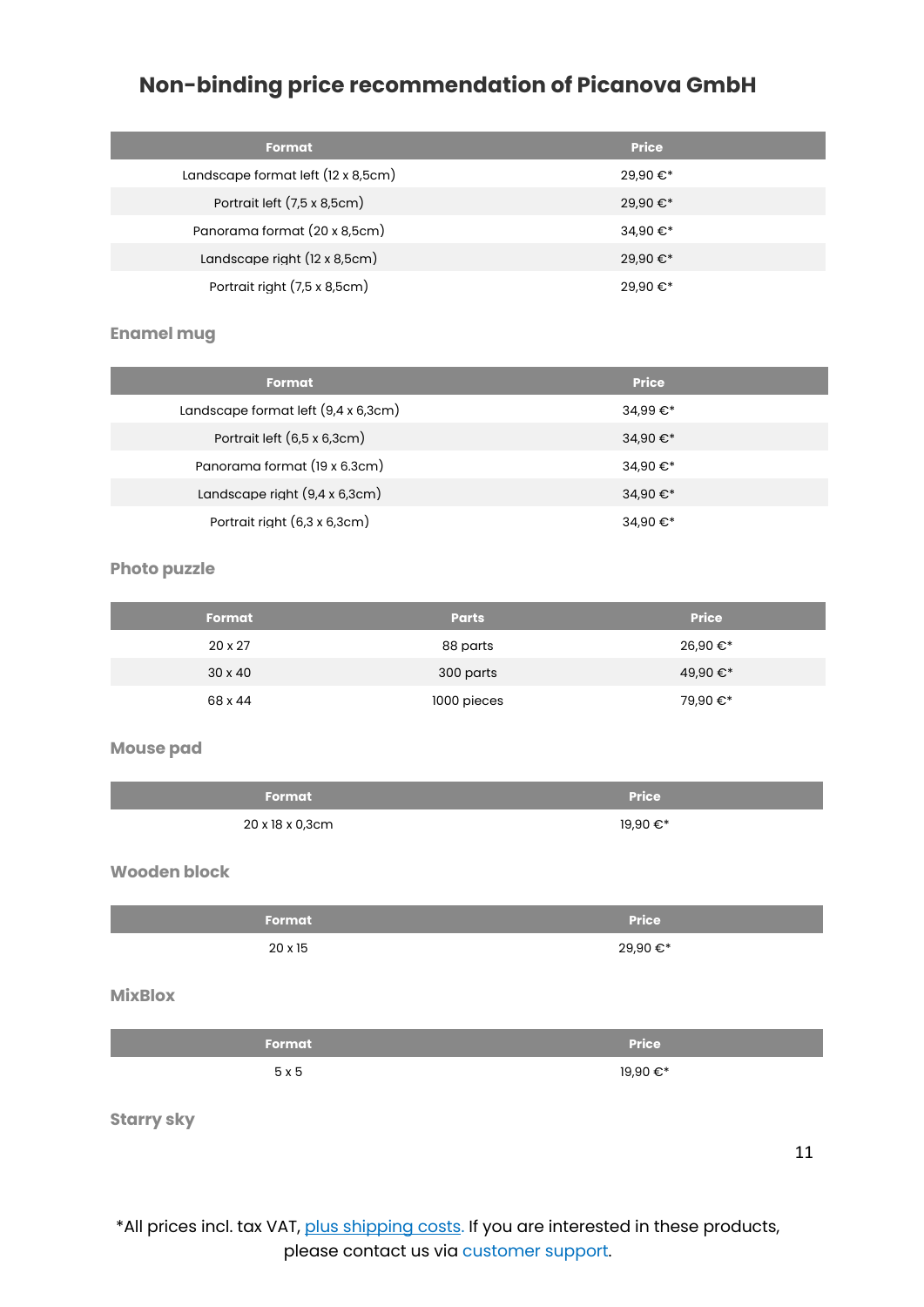| Format  | <b>Price</b> |
|---------|--------------|
| 40 x 30 | 40,00 €*     |
| 60 x 40 | 50,00 €*     |
| 80 x 60 | 80,00 €*     |

### **Acrylic block**

| <b>Format</b>  | <b>Price</b> |
|----------------|--------------|
| $10 \times 10$ | 34,99€*      |
| 15 x 10        | 49,99€*      |
| $20 \times 15$ | 62,99€*      |
| $20 \times 20$ | 87,99€*      |

### **Acrylic puzzle**

| Format                | <b>Price</b> |
|-----------------------|--------------|
| 20 x 27cm - 88 pieces | 49,99€*      |

## **World map**

| Format         | <b>Price</b> |
|----------------|--------------|
| 60 x 40        | 49,9 €*      |
| $90 \times 60$ | 69,90 €*     |
| 120 x 80       | 119,80 €*    |
| 150 x 100      | 179,90€*     |

#### **Thermo mug**

| Size  | <b>Price</b> |
|-------|--------------|
| 600ml | 39,90€*      |

### **City map**

| <b>Without frame</b> | <b>Price</b> | With frame | <b>Price</b> |
|----------------------|--------------|------------|--------------|
| 40 x 30              | 40,00 €*     | 40 x 30    | 57.00 €*     |
| 60 x 40              | 50,00 €*     | 60 x 40    | 71.00 €*     |
| 80 x 60              | 80,00 €*     | 80 x 60    | 110,00 €*    |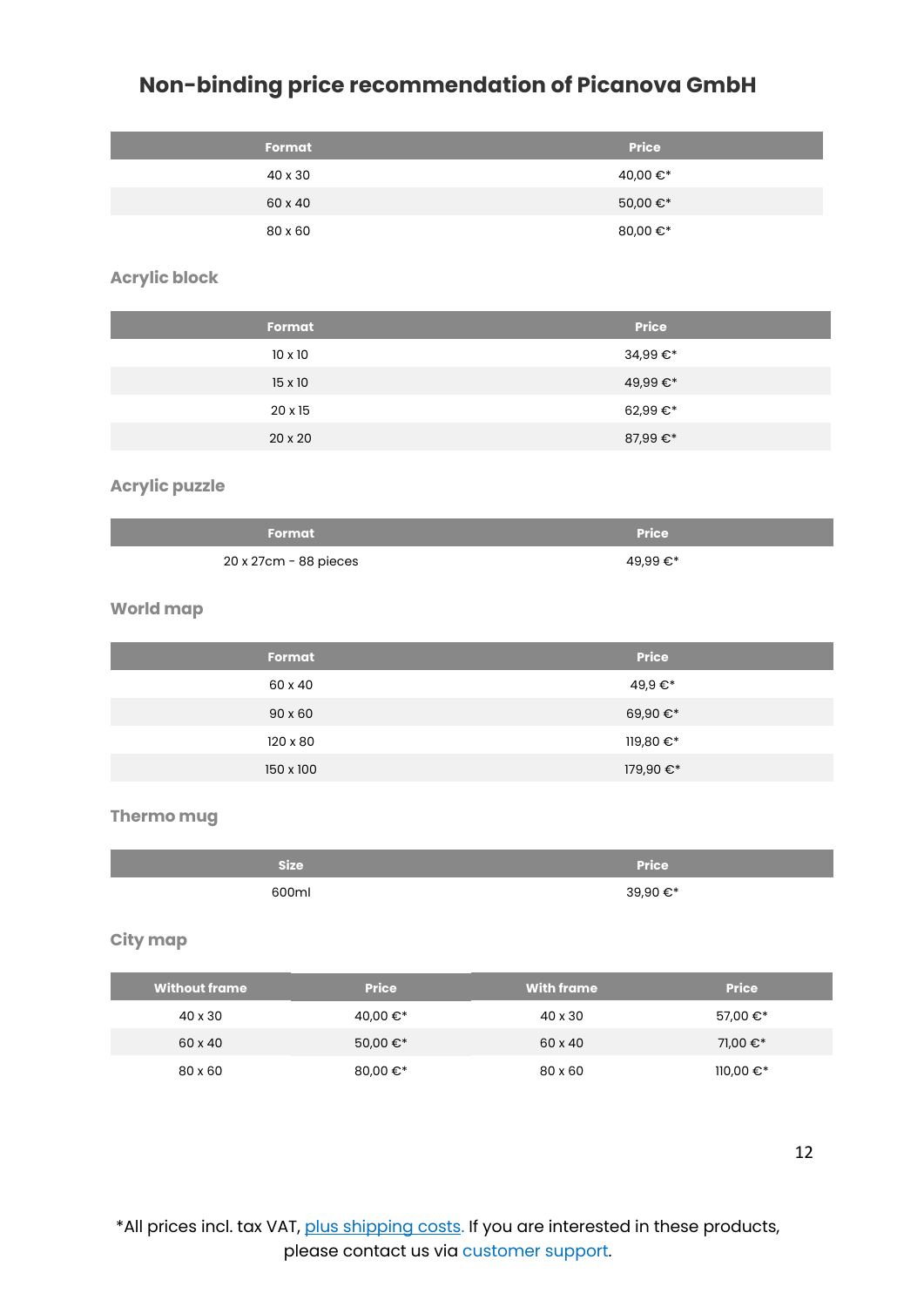# **PHOTO BOOK**

| <b>Product</b>      | <b>Format</b> | Page number      | <b>Surcharge</b>    | <b>Price</b> |
|---------------------|---------------|------------------|---------------------|--------------|
| $10 \times 10$      | 102 x 100 mm  | $20 - 100$ pages | More than 20 pages: | 9,90€*       |
| 10x15 cm            | 102 x 100 mm  | $20 - 100$ pages | More than 20 pages: | 13,90€*      |
| A4 Photo Booklet    | 204 x 270 mm  | $16 - 48$ pages  | Over 16 pages:      | 19,90€*      |
| $13x13$ cm          | 127 x 115 mm  | $20 - 100$ pages | More than 20 pages: | 19,90€*      |
| A5 ring binder      | 150 x 204 mm  | $24 - 100$ pages | Over 24 pages:      | 19,90€*      |
| 19x13 cm            | 188 x 127 mm  | $20 - 100$ pages | More than 20 pages: | 19,90€*      |
| A5 Softcover        | 150 x 204 mm  | $24 - 200$ pages | Over 24 pages:      | 25,90€*      |
| A4 ring binder      | 204 x 270 mm  | $20 - 100$ pages | Over 24 pages:      | 24,90€*      |
| A5 Hardcover        | 156 x 209 mm  | 24 - 250 pages   | Over 24 pages:      | 29,90€*      |
| 20 x 20 cm          | 206 x 205 mm  | $24 - 250$ pages | Over 24 pages:      | 29,90€*      |
| A4 softcover        | 204 x 270 mm  | $24 - 250$ pages | Over 24 pages:      | 29,90€*      |
| 20x20 cm Softcover  | 200 x 200 mm  | $24 - 200$ pages | Over 24 pages:      | 29,90€*      |
| 20x20 cm Real Photo | 188 x 188 mm  | 24 - 120 pages   | Over 24 pages:      | 29,90€*      |
| A4 Hardcover        | 210 x 275 mm  | $24 - 250$ pages | Over 24 pages:      | 39,90€*      |
| A4 real photo       | 220 x 270 mm  | $20 - 120$ pages | More than 20 pages: | 29,90€*      |
| 20x20 cm Real photo | 193 x 192 mm  | $26 - 120$ pages | Over 26 pages:      | 35,90€*      |
| A4 real photo       | 1922 x 285 mm | 26 - 120 pages   | Over 26 pages:      | 49,90 €*     |
| 30 x 30cm           | 300 x 249 mm  | 24 - 250 pages   | Over 24 pages:      | 69,90€*      |
| 30x30cm Real photo  | 298 x 297 mm  | 26 - 120 pages   | Over 26 pages:      | 79,90€*      |
| 44x30cm             | 400 x 297 mm  | $24 - 250$ pages | Over 24 pages:      | 79,90€*      |
| 44x30cm Real photo  | 441 x 297 mm  | $26 - 100$ pages | Over 26 pages:      | 99,90€*      |

# **PHOTO CALENDAR**

| <b>Product</b>          | <b>Format</b> | Page number | <b>Price</b> |
|-------------------------|---------------|-------------|--------------|
| Annual planner          | 420x297 mm    | page        | 19,90 €*     |
| Desk calendar small     | $120x147$ mm  | 13 pages    | 24,90 €*     |
| Wall calendar A5        | 210x148 mm    | 13 pages    | 24,90 €*     |
| Postcard calendar small | 180x105 mm    | 13 pages    | 24,90€*      |
| Table calendar large    | 297x105 mm    | 13 pages    | 24,90 €*     |
| Kitchen Calendar Small  | $95x420$ mm   | 13 pages    | 24,90€*      |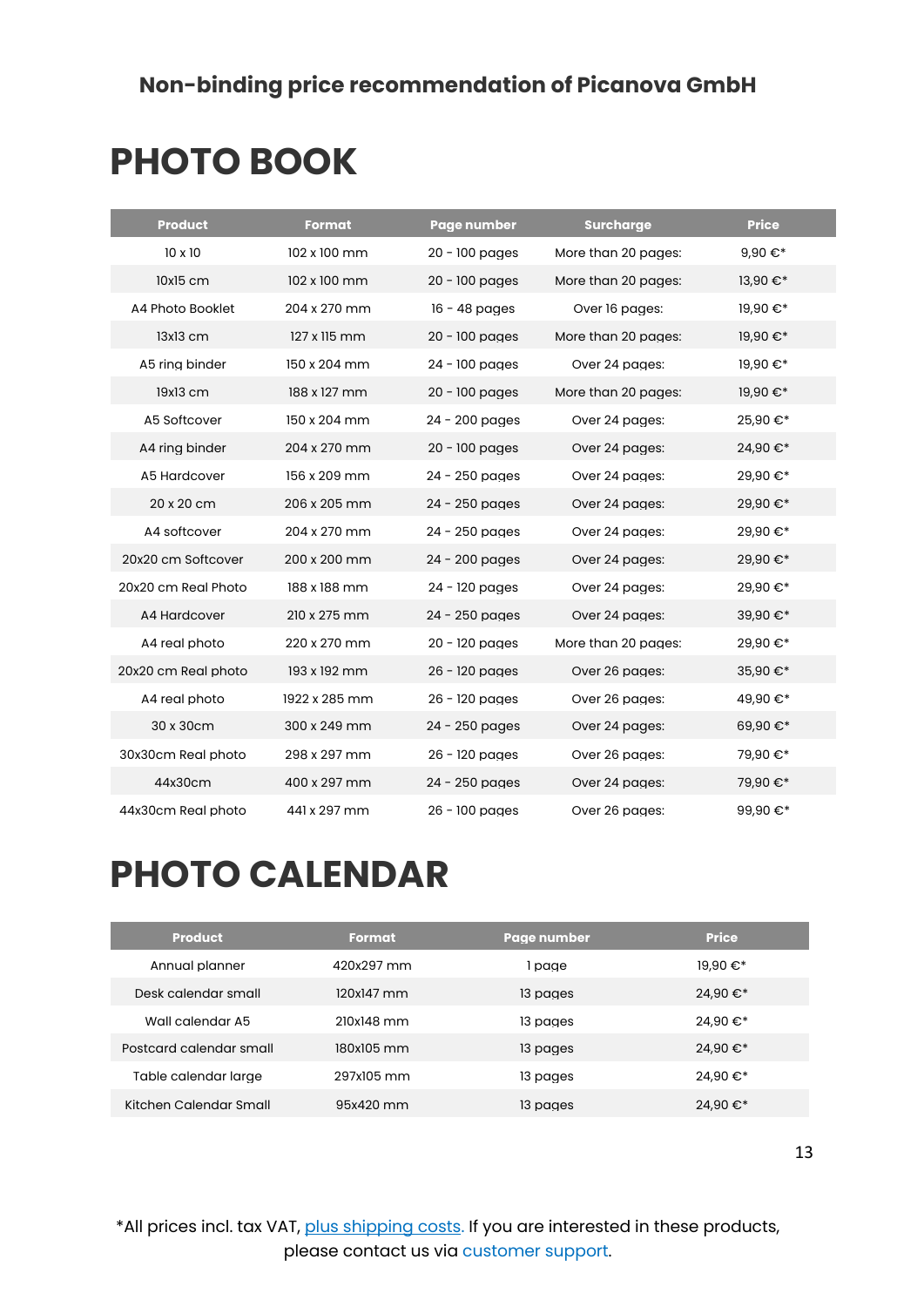| Wall calendar 20x20 cm   | 200x200 mm   | 13 pages | 25,90 €* |
|--------------------------|--------------|----------|----------|
| Wall calendar A4         | 297x210 mm   | 13 pages | 24,90€*  |
| Kitchen calendar Wide    | 210x420 mm   | 13 pages | 28,90€*  |
| Wall calendar real photo | 203,2x308 mm | 13 pages | 28,90 €* |
| Wall calendar 20x20 cm   | 200x200 mm   | 13 pages | 28,90€*  |
| Postcard calendar large  | $210x125$ mm | 13 pages | 29,90€*  |
| A3 folding calendar      | 297x210 mm   | 13 pages | 34,90€*  |
| Wall calendar 30x30cm    | 300x300 mm   | 13 pages | 34,90€*  |
| Wall calendar A3         | 420x297 mm   | 13 pages | 34,90 €* |
| Wall calendar real photo | 453x305 mm   | 13 pages | 38,90€*  |
| Panoramic calendar       | 210x420 mm   | 13 pages | 39,90€*  |
| Wall calendar real photo | 308x305 mm   | 13 pages | 39,90€*  |

# **PHOTO PRINTS AND CARD**

### **Fixed photo prints**

| Format            | <b>Price</b>             |
|-------------------|--------------------------|
| 9x12cm            | $0,07 \infty$ *          |
| $9x13$ cm         | $0,07 \in \mathcal{E}^*$ |
| 10 x 13 cm        | 0,08€*                   |
| 10 x 15 cm        | $0,08 \in \mathbb{R}^*$  |
| $11 \times 15$ cm | 0,12€*                   |
| 11 x 17 cm        | $0,12 \in \mathbb{C}^*$  |
| 13 x 17 cm        | 0,14€*                   |
| 13 x 18 cm        | $0,14 \in ^*$            |
| 13 x 19 cm        | 0,14€*                   |
| 20 x 27 cm        | $0,48 \in \mathbb{*}$    |
| 20 x 30 cm        | 0,48€*                   |

## **Dynamic photo prints**

| Format          | <b>Price</b> |
|-----------------|--------------|
| 9s              | 0,07€*       |
| 10 <sub>s</sub> | 0,08€*       |
| 11s             | 0,12€*       |

14